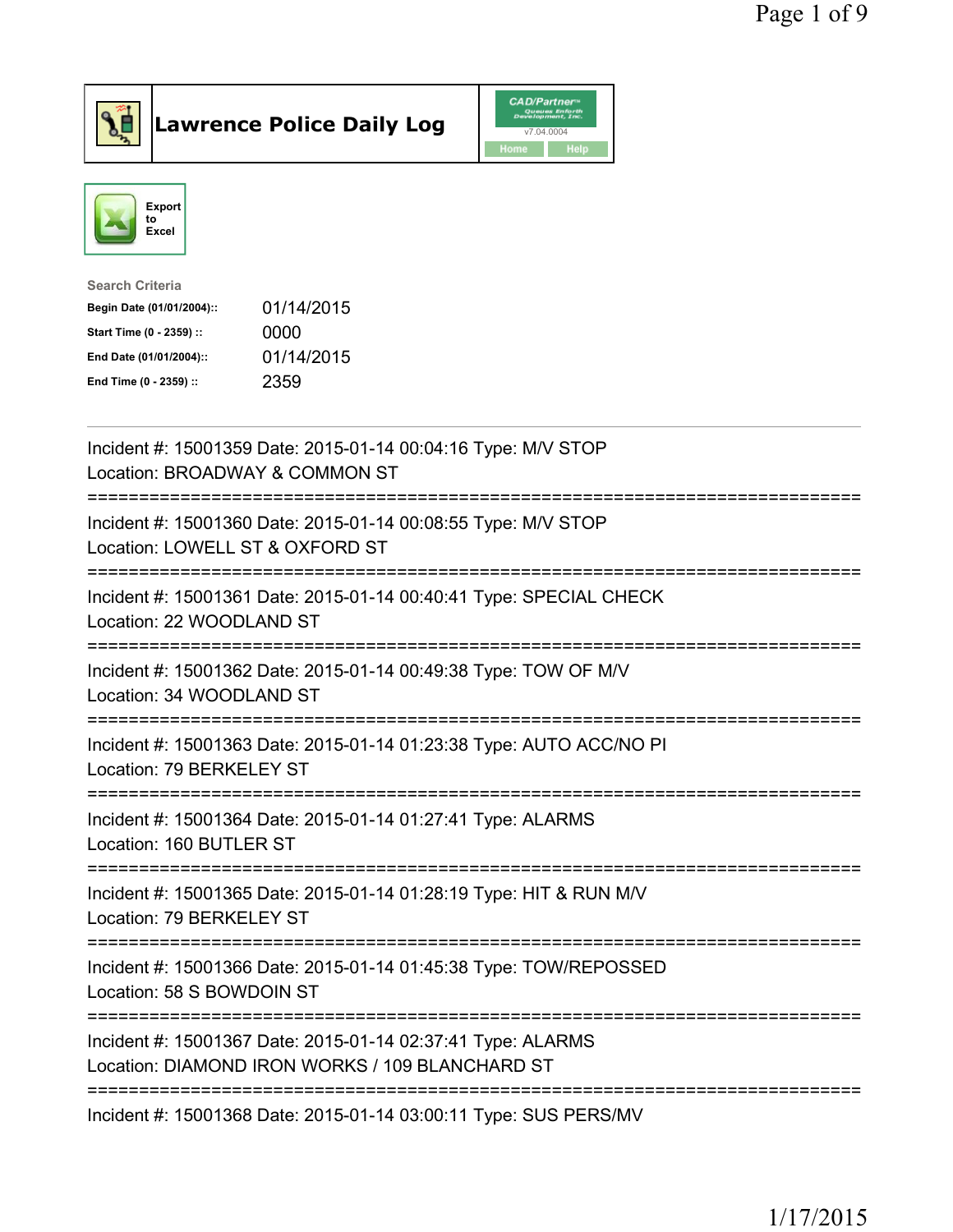Location: MICROSEMI / 6 LAKE ST =========================================================================== Incident #: 15001369 Date: 2015-01-14 03:57:09 Type: ALARM/BURG Location: VECINA BEAUTY SUPPLY / 196 BROADWAY =========================================================================== Incident #: 15001370 Date: 2015-01-14 04:36:16 Type: DOMESTIC/PROG Location: 112 STEARNS AV FL 2 =========================================================================== Incident #: 15001371 Date: 2015-01-14 05:33:13 Type: WARRANT SERVE Location: 90 LOWELL ST =========================================================================== Incident #: 15001372 Date: 2015-01-14 06:28:49 Type: SUS PERS/MV Location: 47 ROLLINS ST =========================================================================== Incident #: 15001373 Date: 2015-01-14 06:54:28 Type: DETAIL Location: MARKET ST & PARKER ST =========================================================================== Incident #: 15001374 Date: 2015-01-14 07:00:35 Type: MV/BLOCKING Location: 180 JACKSON ST =========================================================================== Incident #: 15001375 Date: 2015-01-14 07:09:49 Type: M/V STOP Location: 100 SALEM ST =========================================================================== Incident #: 15001377 Date: 2015-01-14 07:18:22 Type: CLOSE STREET Location: MARKET ST & PARKER ST =========================================================================== Incident #: 15001376 Date: 2015-01-14 07:19:27 Type: SUS PERS/MV Location: 46 SPRUCE ST =========================================================================== Incident #: 15001378 Date: 2015-01-14 07:38:02 Type: M/V STOP Location: BROADWAY & LOWELL ST =========================================================================== Incident #: 15001379 Date: 2015-01-14 07:45:21 Type: M/V STOP Location: CHESTNUT ST & LAWRENCE ST =========================================================================== Incident #: 15001380 Date: 2015-01-14 07:59:02 Type: B&E/PAST Location: 53 PORTLAND ST =========================================================================== Incident #: 15001381 Date: 2015-01-14 08:06:31 Type: M/V STOP Location: ERVING AV & LAWRENCE ST =========================================================================== Incident #: 15001382 Date: 2015-01-14 08:18:24 Type: MEDIC SUPPORT Location: 166 EASTON ST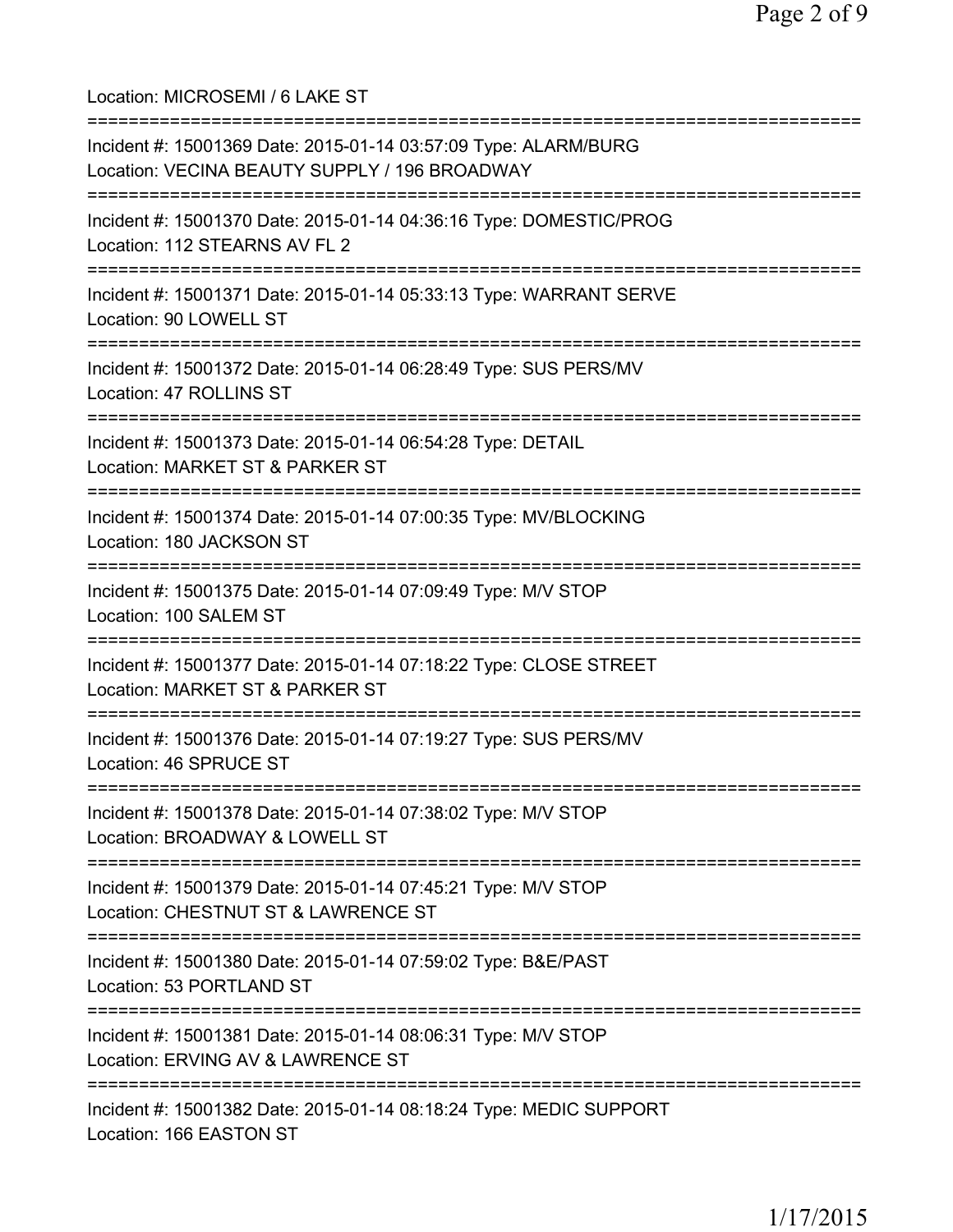| Incident #: 15001383 Date: 2015-01-14 08:26:10 Type: MAL DAMAGE<br>Location: 26 TYLER ST<br>================<br>==================== |
|--------------------------------------------------------------------------------------------------------------------------------------|
| Incident #: 15001384 Date: 2015-01-14 08:33:54 Type: M/V STOP<br>Location: 50 BROADWAY                                               |
| Incident #: 15001385 Date: 2015-01-14 08:44:58 Type: NOTIFICATION<br>Location: 550 BROADWAY #319                                     |
| Incident #: 15001386 Date: 2015-01-14 08:52:29 Type: LARCENY/PAST<br>Location: 599 CANAL ST                                          |
| Incident #: 15001387 Date: 2015-01-14 09:26:38 Type: STOLEN PROP<br>Location: 227 LAWRENCE ST                                        |
| Incident #: 15001388 Date: 2015-01-14 09:31:25 Type: M/V STOP<br>Location: 37 BROMFIELD ST                                           |
| Incident #: 15001389 Date: 2015-01-14 09:32:50 Type: ALARM/BURG<br>Location: SIMS RESD / 11 W DALTON ST                              |
| Incident #: 15001390 Date: 2015-01-14 09:40:16 Type: MAL DAMAGE<br>Location: 48 WARREN ST                                            |
| Incident #: 15001391 Date: 2015-01-14 09:46:09 Type: CK WELL BEING<br>Location: MARKET BASKET / 700 ESSEX ST                         |
| Incident #: 15001392 Date: 2015-01-14 09:50:32 Type: CLOSE STREET<br>Location: BAILEY ST & SHAWSHEEN RD                              |
| Incident #: 15001393 Date: 2015-01-14 09:59:00 Type: LIC PLATE STO<br>Location: 47 WARREN ST                                         |
| Incident #: 15001394 Date: 2015-01-14 10:03:51 Type: M/V STOP<br>Location: 334 WATER ST                                              |
| Incident #: 15001395 Date: 2015-01-14 10:10:40 Type: PARK & WALK<br>Location: 50 BROADWAY                                            |
| Incident #: 15001396 Date: 2015-01-14 10:31:08 Type: 209A/SERVE<br>Location: 133 OSGOOD ST                                           |
|                                                                                                                                      |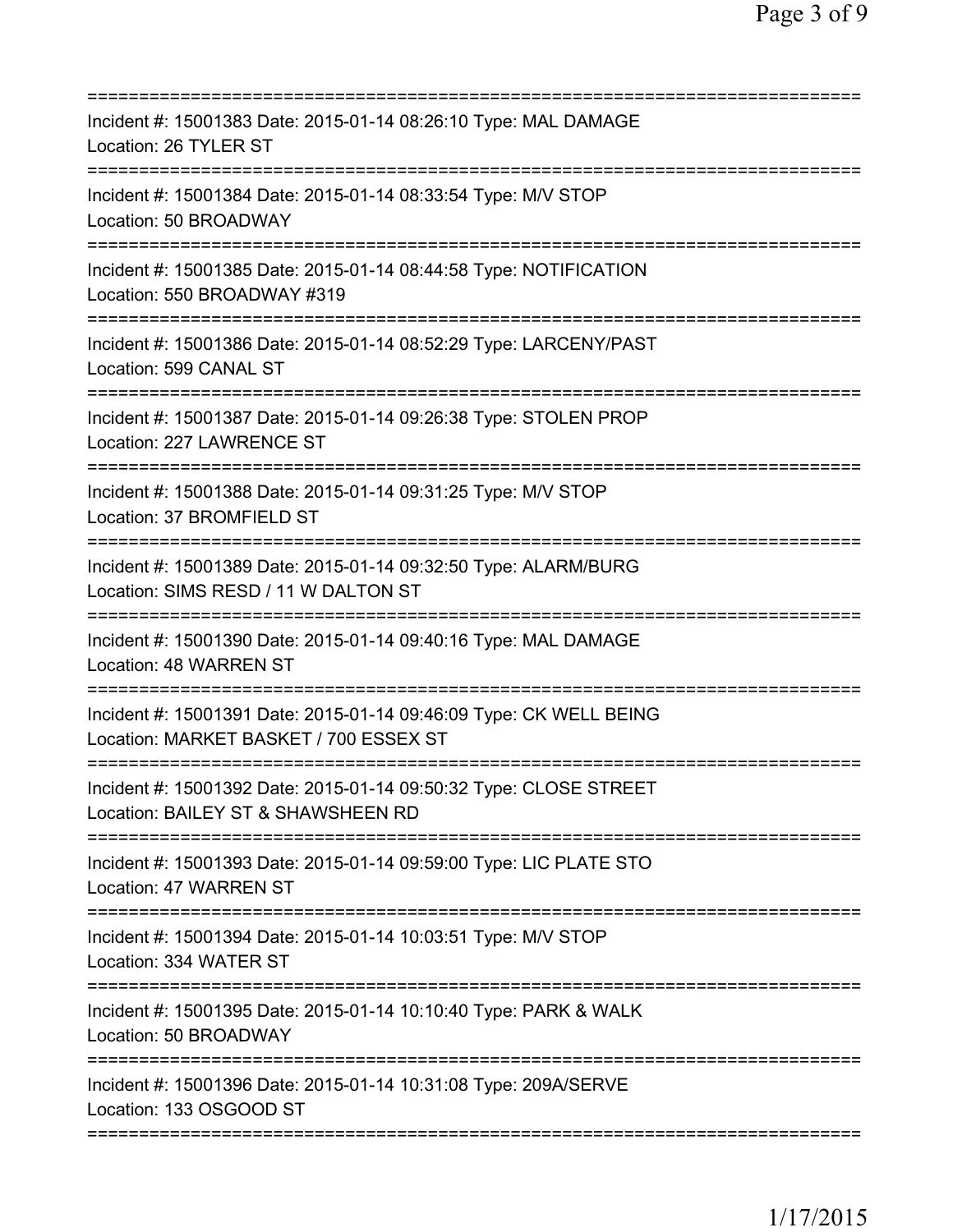| Incident #: 15001397 Date: 2015-01-14 10:39:39 Type: 209A/SERVE<br>Location: 38 LAUREL ST                                             |
|---------------------------------------------------------------------------------------------------------------------------------------|
| Incident #: 15001398 Date: 2015-01-14 10:40:32 Type: M/V STOP<br>Location: E HAVERHILL ST & PROSPECT ST                               |
| Incident #: 15001399 Date: 2015-01-14 11:06:04 Type: KEEP PEACE<br>Location: WALK-IN / 6 DIAMOND ST #12<br>=========================  |
| Incident #: 15001400 Date: 2015-01-14 11:12:00 Type: M/V STOP<br>Location: BROADWAY & CANAL ST                                        |
| Incident #: 15001401 Date: 2015-01-14 11:19:45 Type: M/V STOP<br>Location: 26 JACKSON ST                                              |
| Incident #: 15001402 Date: 2015-01-14 11:24:38 Type: EXTRA SURVEIL<br>Location: 300 CANAL ST                                          |
| Incident #: 15001403 Date: 2015-01-14 11:33:17 Type: MEDIC SUPPORT<br>Location: 231 WATER ST #APT11                                   |
| Incident #: 15001404 Date: 2015-01-14 11:35:37 Type: DISTURBANCE<br>Location: 4 INMAN ST #6                                           |
| Incident #: 15001405 Date: 2015-01-14 11:42:34 Type: MEDIC SUPPORT<br>Location: 37 SHAW ST                                            |
| Incident #: 15001406 Date: 2015-01-14 11:49:27 Type: DRUG VIO<br><b>Location: MARSTON ST</b>                                          |
| Incident #: 15001407 Date: 2015-01-14 11:51:02 Type: LOST PROPERTY<br>Location: 300 HOWARD ST FL 1                                    |
| Incident #: 15001408 Date: 2015-01-14 11:57:39 Type: LARCENY/PAST<br>Location: CARRIBBEAN BAKERY / 205 BROADWAY                       |
| =================================<br>Incident #: 15001409 Date: 2015-01-14 12:03:44 Type: M/V STOP<br>Location: BROADWAY & CONCORD ST |
| Incident #: 15001411 Date: 2015-01-14 12:21:10 Type: B&E/PROG<br>Location: 41 ALDER ST                                                |
| Incident #: 15001410 Date: 2015-01-14 12:21:42 Type: B&E/PROG                                                                         |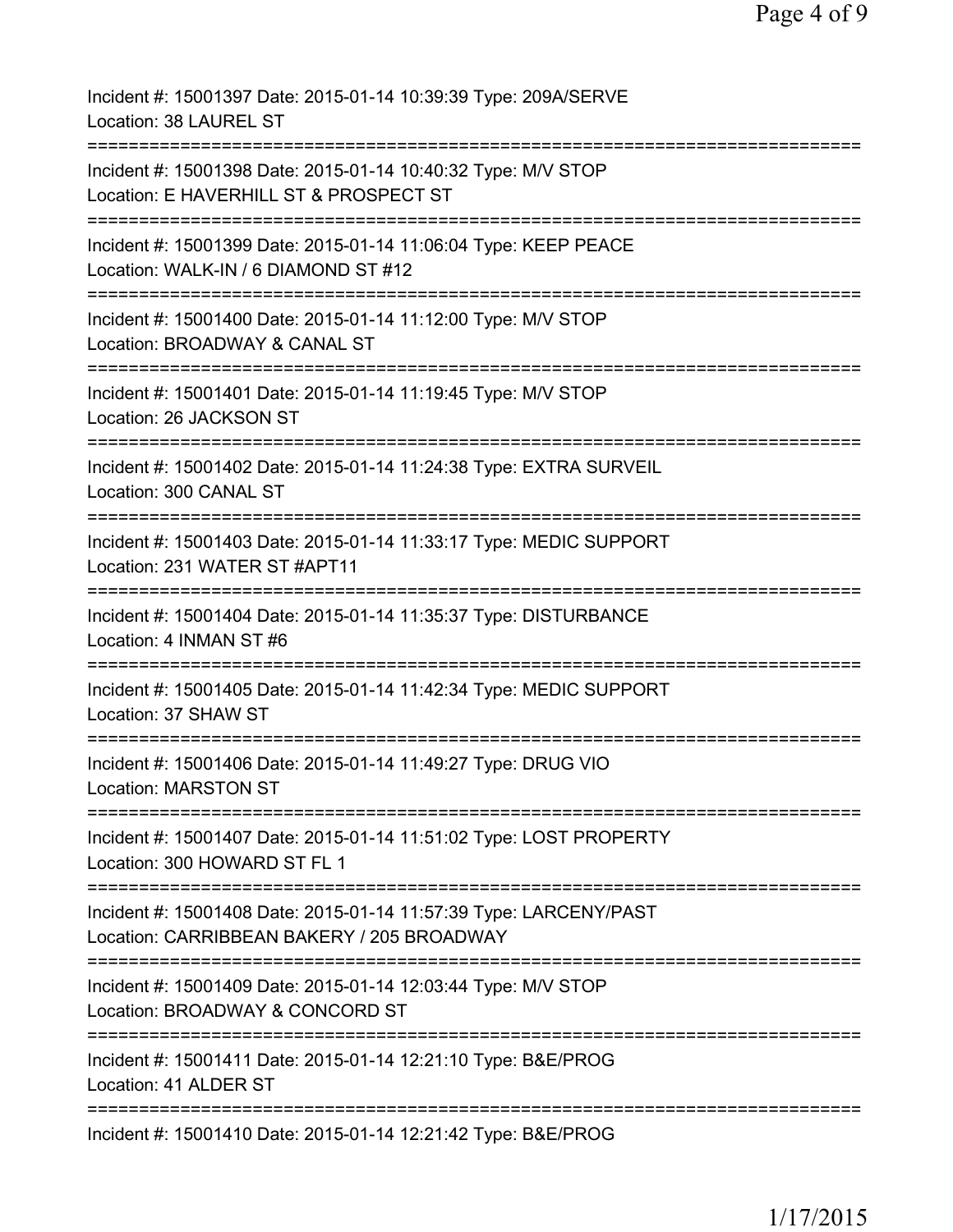| Location: 41 ALDER ST                                                                                                              |
|------------------------------------------------------------------------------------------------------------------------------------|
| Incident #: 15001412 Date: 2015-01-14 12:32:11 Type: SUICIDE ATTEMPT<br>Location: 208 WILLOW ST                                    |
| Incident #: 15001413 Date: 2015-01-14 12:44:00 Type: M/V STOP<br>Location: 289 ANDOVER ST<br>==============================        |
| Incident #: 15001414 Date: 2015-01-14 13:18:55 Type: TOW OF M/V<br>Location: 436 S UNION ST<br>=================================== |
| Incident #: 15001415 Date: 2015-01-14 13:21:11 Type: B&E/MV/PAST<br>Location: CENTRAL CATHOLIC HIGH SCHOOL / 300 HAMPSHIRE ST      |
| Incident #: 15001417 Date: 2015-01-14 13:25:14 Type: SUS PERS/MV<br>Location: CANAL ST & MILL ST                                   |
| Incident #: 15001416 Date: 2015-01-14 13:29:13 Type: STOL/MV/PAS<br>Location: 32 TENNEY ST                                         |
| Incident #: 15001418 Date: 2015-01-14 13:44:45 Type: SUS PERS/MV<br>Location: 19 SHERIDAN ST                                       |
| Incident #: 15001419 Date: 2015-01-14 13:51:18 Type: TOW OF M/V<br>Location: 63 MAY ST                                             |
| Incident #: 15001420 Date: 2015-01-14 14:03:34 Type: LOST PROPERTY<br>Location: 19 WINTER ST                                       |
| Incident #: 15001421 Date: 2015-01-14 14:07:38 Type: INVESTIGATION<br>Location: 90 LOWELL ST                                       |
| Incident #: 15001422 Date: 2015-01-14 14:11:25 Type: M/V STOP<br>Location: LOWELL ST & OXFORD ST                                   |
| Incident #: 15001423 Date: 2015-01-14 14:12:03 Type: M/V STOP<br>Location: ESSEX ST & JACKSON ST                                   |
| Incident #: 15001425 Date: 2015-01-14 14:18:17 Type: DRUG VIO<br>Location: PROSPECT ST & VINE ST                                   |
| Incident #: 15001424 Date: 2015-01-14 14:20:19 Type: SUS PERS/MV<br>Location: FAMILY DOLLAR / 63 WINTHROP AV                       |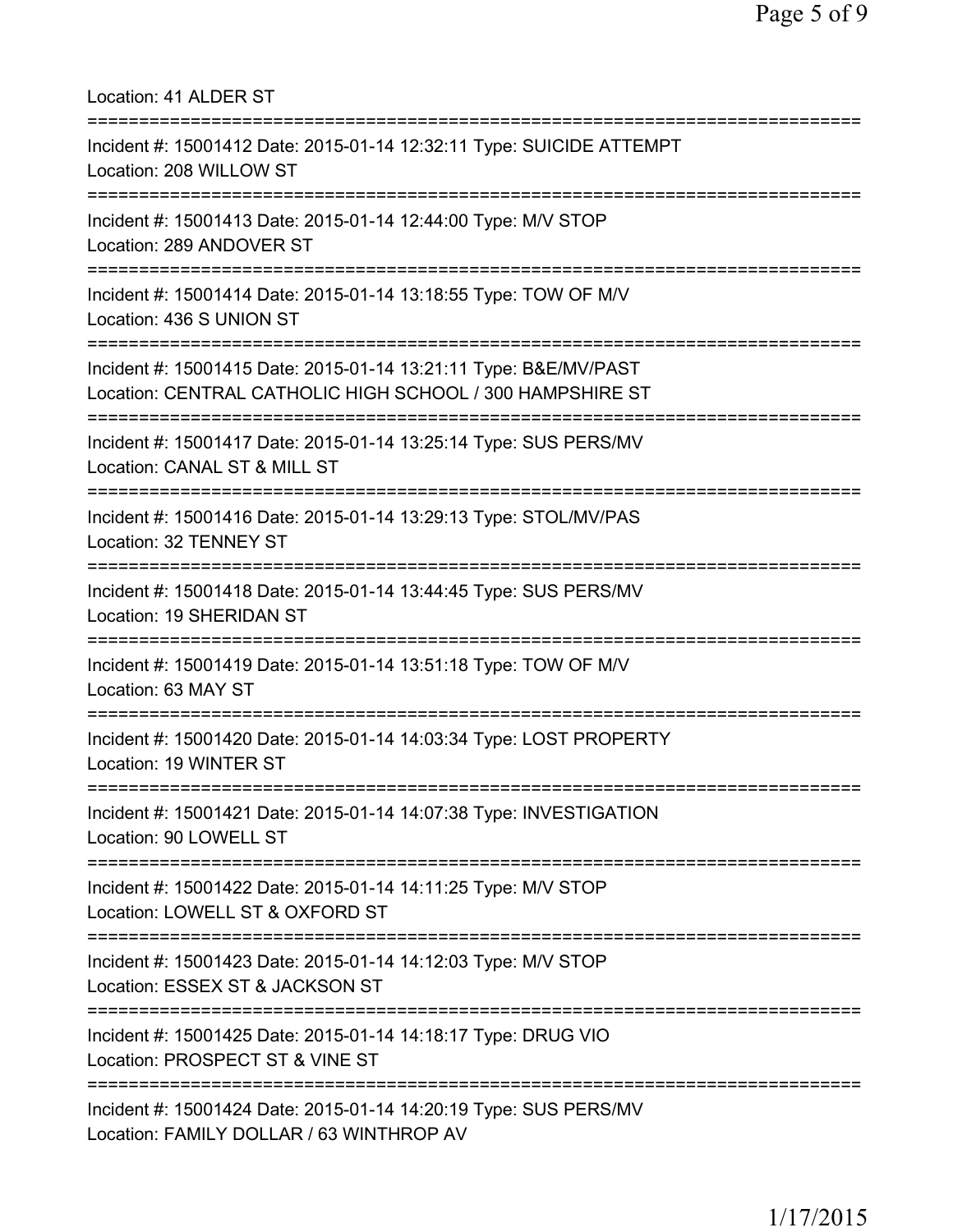| Incident #: 15001426 Date: 2015-01-14 14:28:42 Type: B&E/PAST<br>Location: 62 SULLIVAN AV                                             |
|---------------------------------------------------------------------------------------------------------------------------------------|
| Incident #: 15001427 Date: 2015-01-14 14:35:48 Type: INVESTIGATION<br>Location: LAWRENCE POLICE DEPARTMENT / 90 LOWELL ST             |
| Incident #: 15001428 Date: 2015-01-14 14:42:22 Type: INVESTIGATION<br>Location: 2 APPLETON ST                                         |
| Incident #: 15001429 Date: 2015-01-14 14:44:48 Type: PARK & WALK<br><b>Location: SUNION ST</b>                                        |
| Incident #: 15001430 Date: 2015-01-14 14:54:54 Type: SUICIDE ATTEMPT<br>Location: 100 PARK ST FL 2NDFL                                |
| Incident #: 15001431 Date: 2015-01-14 15:08:30 Type: WARRANT SERVE<br>Location: 160 JACKSON ST                                        |
| Incident #: 15001432 Date: 2015-01-14 15:13:05 Type: WARRANT SERVE<br>Location: CHESTNUT ST & JACKSON ST<br>========================= |
| Incident #: 15001433 Date: 2015-01-14 15:15:55 Type: INVESTIGATION<br>Location: 90 LOWELL ST                                          |
| Incident #: 15001434 Date: 2015-01-14 15:25:56 Type: DISTURBANCE<br>Location: DAYBREAK SHELTER / 19 WINTER ST                         |
| Incident #: 15001435 Date: 2015-01-14 15:28:08 Type: DISORDERLY<br>Location: 4 CLEVELAND ST<br>===================================    |
| Incident #: 15001436 Date: 2015-01-14 15:30:19 Type: B&E/PAST<br>Location: 15 MONTGOMERY ST                                           |
| Incident #: 15001437 Date: 2015-01-14 15:54:39 Type: M/V STOP<br>Location: ESSEX ST & JACKSON ST                                      |
| Incident #: 15001438 Date: 2015-01-14 16:01:16 Type: E911 HANGUP<br>Location: 623 ESSEX ST                                            |
| Incident #: 15001439 Date: 2015-01-14 16:35:22 Type: B&E/MV/PAST<br>Location: ENTERPRIZE RENT A CAR / 660 S UNION ST                  |
|                                                                                                                                       |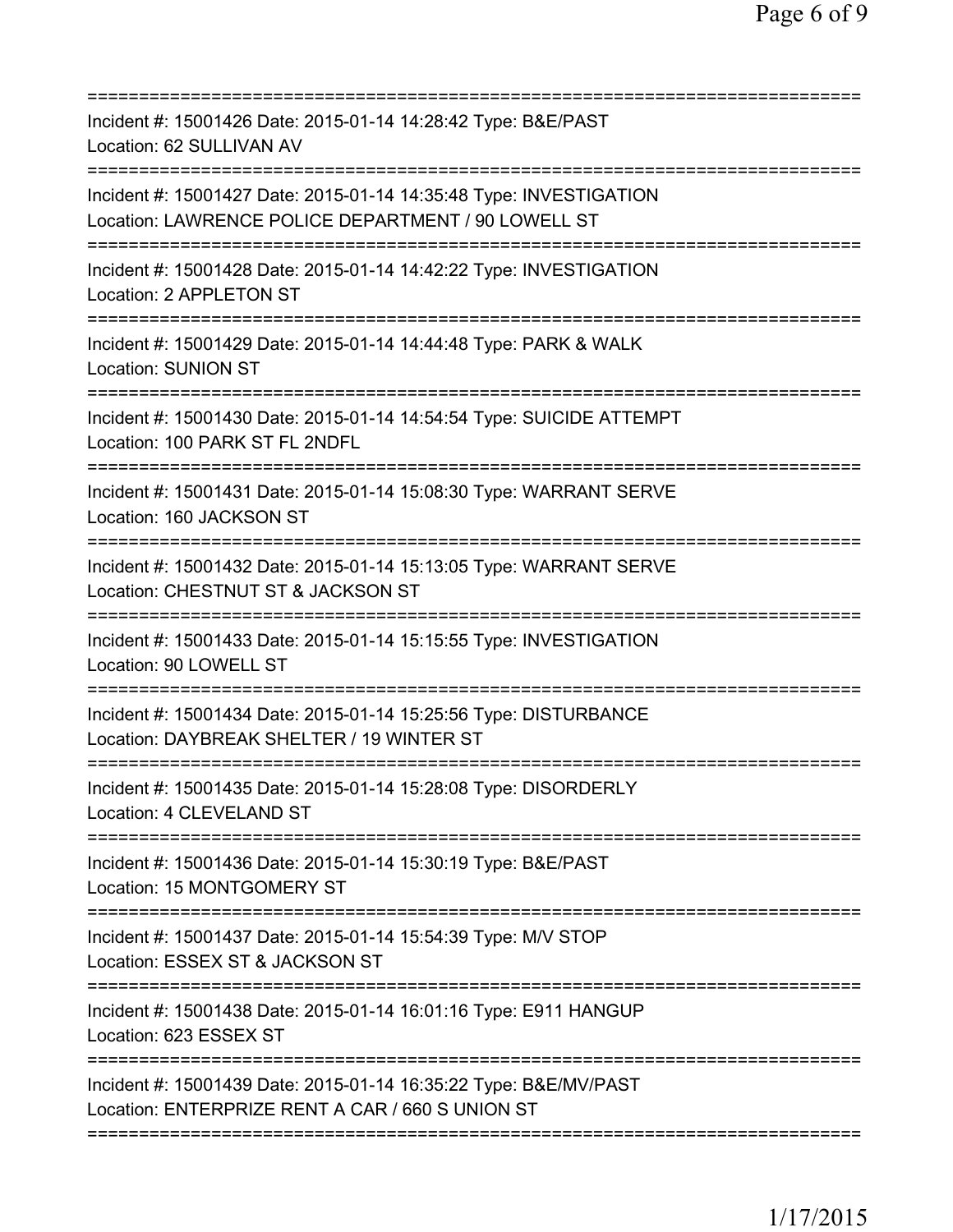| Incident #: 15001440 Date: 2015-01-14 16:37:20 Type: DOMESTIC/PROG<br>Location: 47 MYRTLE ST FL 3RDFL                                     |
|-------------------------------------------------------------------------------------------------------------------------------------------|
| Incident #: 15001441 Date: 2015-01-14 16:45:46 Type: WARRANT SERVE<br>Location: 90 LOWELL ST                                              |
| Incident #: 15001442 Date: 2015-01-14 17:15:59 Type: UNWANTEDGUEST<br>Location: MCDONALDS / 50 BROADWAY                                   |
| Incident #: 15001443 Date: 2015-01-14 17:16:59 Type: AUTO ACC/PI<br>Location: LAWRENCE PUBLIC LIBRARY / 51 LAWRENCE ST                    |
| Incident #: 15001444 Date: 2015-01-14 17:28:10 Type: M/V STOP<br>Location: CARVER ST & SHATTUCK ST                                        |
| Incident #: 15001445 Date: 2015-01-14 17:40:50 Type: AUTO ACC/NO PI<br>Location: TACO BELL / 79 WINTHROP AV                               |
| Incident #: 15001446 Date: 2015-01-14 17:52:56 Type: UNWANTEDGUEST<br>Location: DAYBREAK SHELTER / 19 WINTER ST                           |
| Incident #: 15001447 Date: 2015-01-14 18:14:13 Type: M/V STOP<br>Location: 55 WHITE ST                                                    |
| Incident #: 15001448 Date: 2015-01-14 18:51:10 Type: ALARMS<br>Location: 157 SARATOGA ST                                                  |
| Incident #: 15001449 Date: 2015-01-14 18:54:14 Type: UNWANTEDGUEST<br>Location: 133 HAVERHILL ST #3F                                      |
| Incident #: 15001450 Date: 2015-01-14 18:58:20 Type: MAN DOWN<br>Location: 25 EUTAW ST                                                    |
| ===================================<br>Incident #: 15001451 Date: 2015-01-14 18:59:13 Type: E911 HANGUP<br>Location: 353 ELM ST #701 FL 7 |
| Incident #: 15001452 Date: 2015-01-14 19:21:14 Type: INVEST CONT<br>Location: 96 SALEM ST                                                 |
| Incident #: 15001453 Date: 2015-01-14 19:25:36 Type: M/V STOP<br>Location: 93 ANDOVER ST                                                  |
| Incident #: 15001454 Date: 2015-01-14 19:34:53 Type: INVEST CONT                                                                          |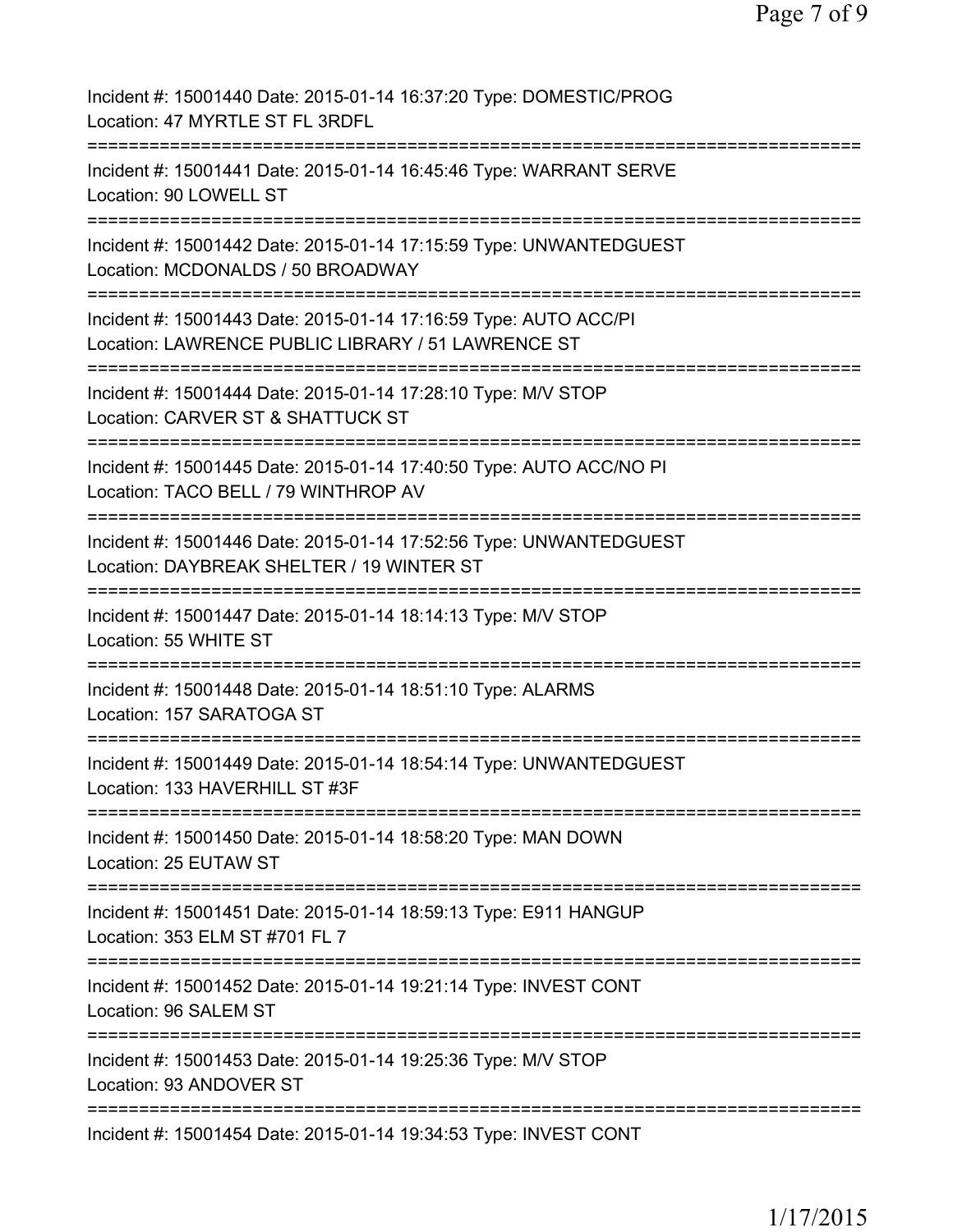Location: 102 ESSEX ST =========================================================================== Incident #: 15001455 Date: 2015-01-14 19:46:40 Type: M/V STOP Location: 11 LAWRENCE ST =========================================================================== Incident #: 15001456 Date: 2015-01-14 20:24:35 Type: SUS PERS/MV Location: 20 BROADWAY AV =========================================================================== Incident #: 15001457 Date: 2015-01-14 20:53:36 Type: ALARM/BURG Location: LAWRENCE METHUEN COALITION / 112A E HAVERHILL ST =========================================================================== Incident #: 15001458 Date: 2015-01-14 20:59:10 Type: M/V STOP Location: 38 WILLOW ST =========================================================================== Incident #: 15001459 Date: 2015-01-14 21:01:54 Type: A&B PAST Location: 675 ESSEX ST #4 FL BLD8 =========================================================================== Incident #: 15001460 Date: 2015-01-14 21:20:07 Type: DOMESTIC/PROG Location: HAWTHORNE WAY =========================================================================== Incident #: 15001462 Date: 2015-01-14 21:40:13 Type: LOUD NOISE Location: 40 KENDALL ST =========================================================================== Incident #: 15001461 Date: 2015-01-14 21:40:27 Type: NOISE ORD Location: 40 KENDALL ST =========================================================================== Incident #: 15001463 Date: 2015-01-14 22:00:20 Type: M/V STOP Location: ALDER ST & WILLOW ST =========================================================================== Incident #: 15001464 Date: 2015-01-14 22:07:09 Type: M/V STOP Location: LAWRENCE ST & STEARNS AV =========================================================================== Incident #: 15001465 Date: 2015-01-14 22:08:43 Type: M/V STOP Location: 150 ARLINGTON ST =========================================================================== Incident #: 15001466 Date: 2015-01-14 22:17:50 Type: M/V STOP Location: CENTRE ST & WALNUT ST =========================================================================== Incident #: 15001467 Date: 2015-01-14 22:23:05 Type: M/V STOP Location: ACTON ST & BROADWAY =========================================================================== Incident #: 15001469 Date: 2015-01-14 22:26:05 Type: BUILDING CHK Location: 1 MARSTON ST